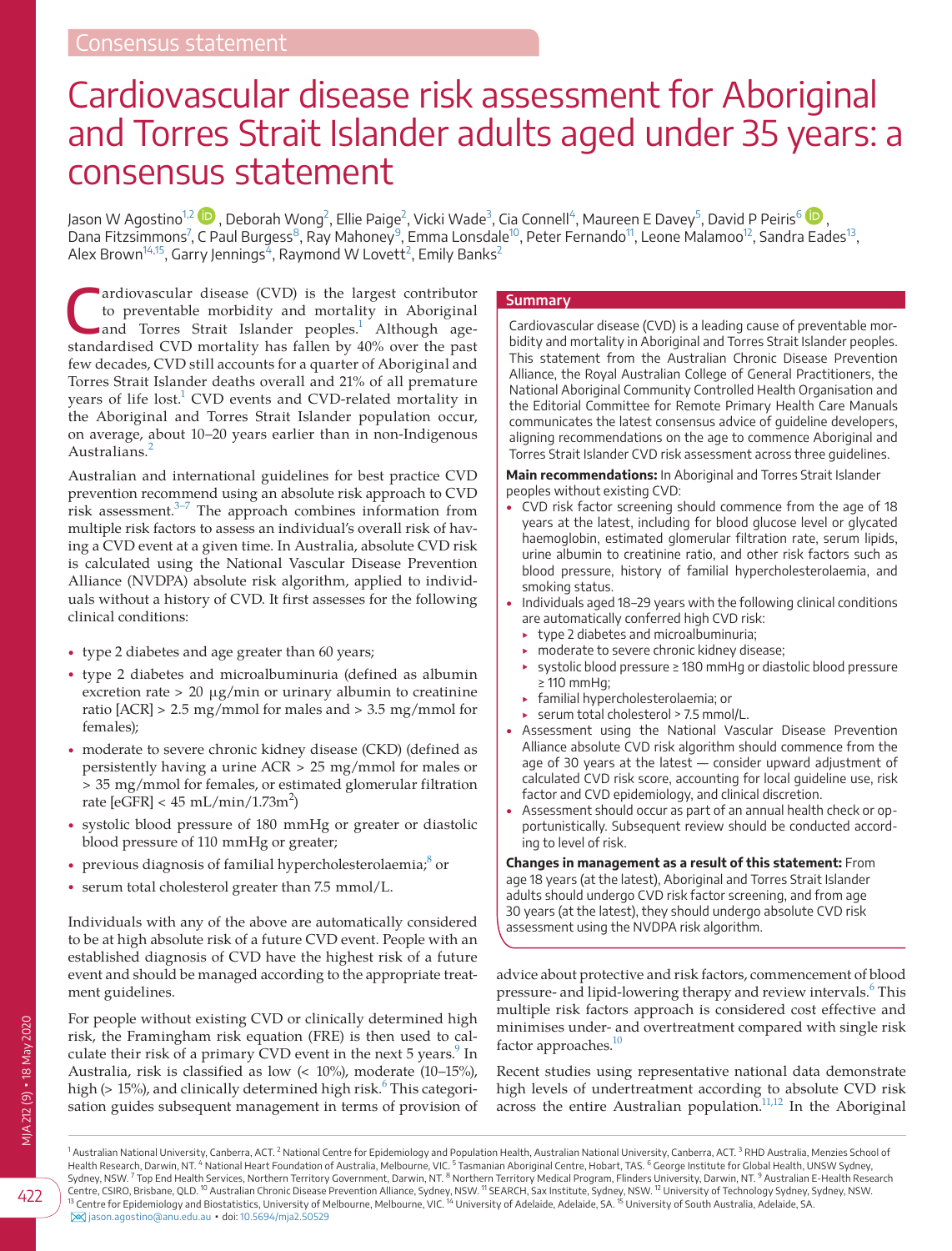and Torres Strait Islander population aged 35–74 years, 42.2% of people at high absolute CVD risk (without prior CVD) are using lipid-lowering therapy[.12](#page-4-8) Inconsistency in clinical practice guidelines is one likely barrier to uptake of an absolute CVD risk  $approach.<sup>13</sup>$ 

There are three guidelines in common use that inform Aboriginal and Torres Strait Islander absolute CVD risk assessment and management: the NVDPA *Guidelines for the*  management of absolute cardiovascular disease risk,<sup>[6](#page-4-5)</sup> the Remote Primary Health Care Manuals (RPHCM) incorporating the Central Australian Rural Practitioners Association *Standard treatment manual*, [14](#page-4-10) and the *National guide to a preventive health assessment for Aboriginal and Torres Strait Islander people* from the National Aboriginal Community Controlled Health Organisation (NACCHO) and the Royal Australian College of General Practitioners (RACGP)[.15](#page-4-11)

Although there is considerable alignment between the guidelines, including that all use the NVDPA absolute risk algorithm, there are key differences in some recommendations, particularly in relation to the age of commencement of absolute CVD risk assessment in Aboriginal and Torres Strait Islander peoples [\(Box 1\)](#page-1-0).

In addition, there are differing recommendations for screening for individual CVD risk factors [\(Box 1](#page-1-0)). RPHCM recommends assessing multiple CVD risk factors from age 15–19 years as part of an adult health check.<sup>14</sup> The RACGP and NACCHO guidelines $15$  recommend assessing multiple CVD risk factors from age 18–29 years. Aside from the different ages, recommendations differ from RPHCM through assessing for socioeconomic risk factors and family history of premature CVD and only assessing cholesterol and CKD among individuals aged 18–29 years with vascular risk factors (ie, family history of premature cardiovascular disease, CKD, overweight or obesity, smoking, diabetes, and/or elevated blood pressure<sup>15</sup>). The NVDPA guidelines<sup>[6](#page-4-5)</sup> contain no advice on screening for any of these risk factors in Aboriginal and Torres Strait Islander peoples below age 35 years.

When these guidelines were developed, there was little empirical evidence to guide recommendations specific to absolute CVD risk in Aboriginal and Torres Strait Islander peoples.<sup>13</sup> Evidence has since emerged to support lowering the age at which to commence CVD risk assessment in Aboriginal and Torres Strait Islander adults. $^{12}$  As guidelines are currently between updates, there is a demonstrable need for agreement on a consistent age to begin CVD risk assessment in the Aboriginal and Torres Strait Islander population.

This statement communicates the consensus advice of the organisations responsible for the current guidelines — the Australian Chronic Disease Prevention Alliance (incorporating NVDPA), the RACGP, NACCHO and the Editorial Committee for RPHCM — on the age to commence assessment of CVD risk for Aboriginal and Torres Strait Islander peoples. It outlines the methods used for the development of the consensus statement, the main changes to recommendations for CVD screening in individuals without prior CVD, and the evidence base informing the recommendations.

# **Methods**

The consensus development process began with a formal review of evidence for the alignment of guidelines on Aboriginal and Torres Strait Islander absolute CVD risk, and included evidence on points of concordance and divergence between guidelines.<sup>13</sup> The review also included a systematic review of literature related to Aboriginal and Torres Strait Islander or Māori absolute CVD risk assessment or management published since 2012.

The findings from this review were discussed at a stakeholder roundtable in February 2018. Representatives of the Aboriginal Community Controlled Health Sector, RACGP, RPHCM, NVDPA, the Australian Government Department of Health and Aboriginal and Torres Strait Islander research leaders attended. There was consensus that the age to start screening should be

| Guideline                                                                                                                                                                                                                                             | <b>Existing recommendations</b>                                                                                                                                 | Change to assessment                                                                                                                                                         |
|-------------------------------------------------------------------------------------------------------------------------------------------------------------------------------------------------------------------------------------------------------|-----------------------------------------------------------------------------------------------------------------------------------------------------------------|------------------------------------------------------------------------------------------------------------------------------------------------------------------------------|
| National Vascular Disease Prevention Alliance's<br>Guidelines for the management of absolute<br>cardiovascular disease risk <sup>5</sup>                                                                                                              | No recommendations regarding assessment of<br>CVD risk factors below age 35 years                                                                               | Assess blood pressure, HbA <sub>1c</sub> or BGL (random/<br>fasting), serum lipids and screen for CKD from<br>age 18-29 years to identify clinically determined<br>high risk |
|                                                                                                                                                                                                                                                       | Assess risk using absolute CVD risk algorithm<br>from age 35-74 years                                                                                           | Assess using full absolute CVD risk algorithm<br>from age 30 years                                                                                                           |
| National Aboriginal Community Controlled Health<br>Organisation's and the Royal Australian College of<br>General Practitioners' National quide to a preventive<br>health assessment for Aboriginal and Torres Strait<br>Islander people <sup>15</sup> | Assess blood pressure, HbA <sub>1c</sub> or BGL (random/<br>fasting) from age 18-29 years                                                                       | No change                                                                                                                                                                    |
|                                                                                                                                                                                                                                                       | Assess serum lipids and screen for CKD from age<br>18-29 years if vascular risk factors are present                                                             | Assess serum lipids and screen for CKD in all<br>individuals aged 18-29 years                                                                                                |
|                                                                                                                                                                                                                                                       | Assess risk using absolute CVD risk algorithm<br>from age 30 years. Consider adding 5% to<br>calculated absolute risk score, according to clinical<br>judgement | No change                                                                                                                                                                    |
| Remote Primary Health Care Manuals Central<br>Australian Rural Practitioners Association's<br>Standard treatment manual (7th ed) <sup>14</sup> and Clinical<br>procedures manual (4th ed) <sup>16</sup>                                               | Assess blood pressure, HbA <sub>1c</sub> or BGL (random/<br>fasting) and serum lipids and screen for CKD from<br>age 15-19 years                                | No change                                                                                                                                                                    |
|                                                                                                                                                                                                                                                       | Assess risk using absolute CVD risk approach<br>from age 20 years. Upwards risk adjustment of<br>5% to calculated risk automatically applied                    | No change                                                                                                                                                                    |
|                                                                                                                                                                                                                                                       |                                                                                                                                                                 |                                                                                                                                                                              |

<span id="page-1-0"></span>**1 Changes to guideline recommendations on the age to commence screening for cardiovascular disease (CVD) risk in Aboriginal and Torres Strait Islander peoples without known history of CVD**

BGL = blood glucose level; CKD = chronic kidney disease; HbA<sub>1c</sub> = glycated haemoglobin.  $\blacklozenge$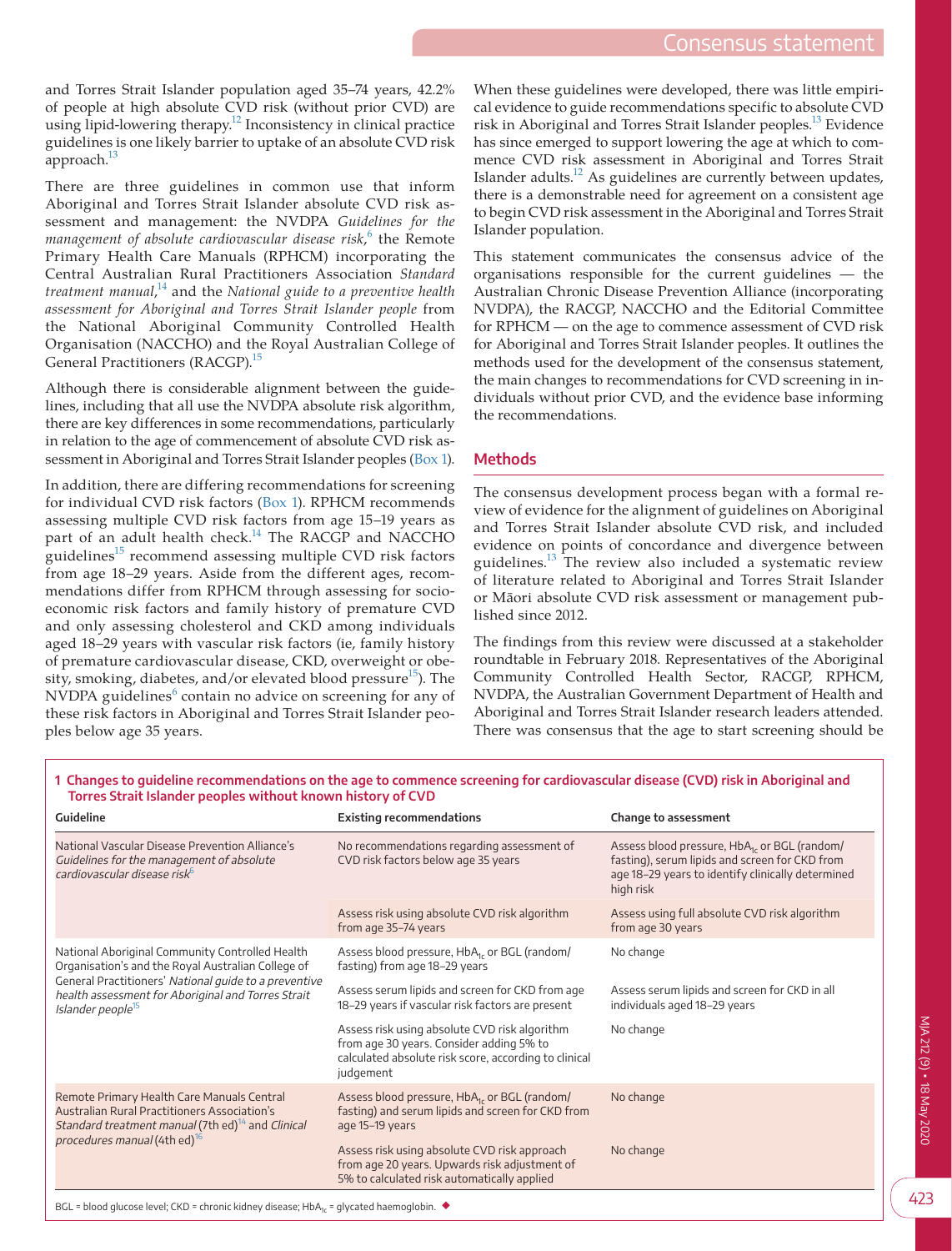# Consensus statement

younger than 35 years, and should be around ages 18–20 years, with an action item to convene a smaller working group with members of NVDPA, RPHCM, RACGP and NACCHO regarding guideline alignment.

Lowering the screening age was also discussed with the Australian National University's Aboriginal Reference Group for Cardiovascular Health. Members of the group are Aboriginal people who have expertise in research, health service, community partnerships, and/or lived experience of CVD. This group supported earlier screening and emphasised the need to combat fatalism regarding early CVD in Aboriginal and Torres Strait Islander communities through improved and proactive prevention. The group also emphasised the limitations of focusing only on biomedical risk factors and ignoring the social and cultural determinants of health.

Following the Aboriginal Reference Group meeting, a working group including representatives of the guideline developers — RACGP, NACCHO, RPHCM and NVDPA (represented by the Heart Foundation's Chief Medical Officer) — was convened to consider changes to the age of screening commencement. NACCHO representatives submitted comments as they were unable to attend on the day of the meeting — other members met in person. This group discussed the evidence base for guideline revision. Attendees agreed to the development of this consensus statement and agreed the statement would be reviewed as part of the next full guidelines review.

#### **Recommendations**

Screening for CVD risk factors, including diabetes and CKD, should commence from 18 years of age at the latest in the Aboriginal and Torres Strait Islander population to identify individuals with clinical conditions conferring high risk of a pri-mary CVD event. (GRADE:<sup>17</sup> good practice point [GPP]) [\(Box 2\)](#page-2-0). The following should be assessed:

- blood glucose level (random/fasting) or glycated haemoglobin, eGFR, serum lipids (random/fasting);
- urine ACR; and
- other risk factors, such as smoking status, blood pressure and history of familial hypercholesterolaemia.

Individuals aged 18–29 years with the following clinical conditions are automatically conferred high CVD risk (GRADE: GPP):

- type 2 diabetes and microalbuminuria;
- moderate to severe CKD;
- systolic blood pressure of 180 mmHg or greater or diastolic blood pressure of 110 mmHg or greater;
- previous diagnosis of familial hypercholesterolaemia; $8$  or
- serum total cholesterol greater than 7.5 mmol/L.

Individuals with a history of CVD should be managed according to relevant guidelines, $18-21$  which include treatment with blood pressure- and lipid-lowering medication simultaneously (GRADE: 1A).

id-lowering medication simultaneously in individuals at high

Management of CVD risk should include:

• commencement of treatment with blood pressure- and lip-

<span id="page-2-0"></span>**2 Grading of Recommendations Assessment, Development and Evaluation (GRADE) categories[17](#page-4-13)**

| <b>Quality of evidence</b> |                                         | Interpretation of the evidence                                                                                                                                                                                                                                                                                                                                                                                                  |  |
|----------------------------|-----------------------------------------|---------------------------------------------------------------------------------------------------------------------------------------------------------------------------------------------------------------------------------------------------------------------------------------------------------------------------------------------------------------------------------------------------------------------------------|--|
| A                          | High                                    | We are very confident that the true effect<br>lies close to that of the estimate of the<br>effect. For this consensus statement, the<br>evidence has come from study types such as<br>one or more systematic reviews, or several<br>randomised control trials of high quality                                                                                                                                                   |  |
| B                          | Moderate                                | We are moderately confident in the effect<br>estimate: the true effect is likely to be close<br>to the estimate of the effect, but there is a<br>possibility that it is substantially different.<br>For this consensus statement, the evidence<br>has come from study types such as one<br>or more randomised control trials of high<br>quality or several comparative studies with<br>concurrent controls (eq. cohort studies) |  |
| $\subset$                  | Low                                     | Our confidence in the effect estimate is<br>limited: the true effect may be substantially<br>different from the estimate of the effect                                                                                                                                                                                                                                                                                          |  |
| D                          | Very low                                | We have very little confidence in the effect<br>estimate: the true effect is likely to be<br>substantially different from the estimate of<br>effect                                                                                                                                                                                                                                                                             |  |
|                            | <b>Strength of recommendation</b>       |                                                                                                                                                                                                                                                                                                                                                                                                                                 |  |
| 1                          | Strong                                  | The desirable effects of intervention<br>outweigh its undesirable effects                                                                                                                                                                                                                                                                                                                                                       |  |
| $\overline{2}$             | Conditional/weak                        | Desirable effects probably outweigh the<br>undesirable effects but uncertainty exists                                                                                                                                                                                                                                                                                                                                           |  |
| GPP                        | Good practice<br>point                  | Supporting evidence is insufficient or of<br>low quality; therefore, recommendation is<br>based on consensus and expert opinion of<br><b>Guidelines Working Group members</b>                                                                                                                                                                                                                                                   |  |
|                            | General Practitioners). <sup>15</sup> ◆ | The GRADE rating provided reflects the evidence appraisal within the National Guide to a<br>Preventive Health Assessment for Aboriginal and Torres Strait Islander people (National<br>Aboriginal Community Controlled Health Organisation and Royal Australian College of                                                                                                                                                      |  |

risk of CVD, unless contraindicated or clinically inappropriate (GRADE: 1A) — consider initiating treatment in people at moderate absolute CVD risk; $^{22,23}$  $^{22,23}$  $^{22,23}$ 

- commencement of blood pressure-lowering medication for patients with blood pressure persistently measuring more than  $160/100 \text{ mmHg}^{24}$  $160/100 \text{ mmHg}^{24}$  $160/100 \text{ mmHg}^{24}$  (GRADE: 1A).
- advice and support for smoking cessation, regardless of the patient's level of CVD risk<sup>15</sup> (GRADE: 1A);
- provision of sustained, frequent and specific advice about nutrition, physical activity and alcohol, with support and follow-up<sup>6,15,16</sup> (GRADE: 1B):
	- ‣ nutrition: recommend following the Dietary Approaches to Stop Hypertension (DASH) eating plan, a Mediterranean diet, or similar, according to latest evidence-based recommendations on dietary approaches to reducing CVD risk.<sup>25-27</sup> Consider referral to an accredited practising dietitian to assist in education and developing a tailored plan to address CVD risk through dietary changes;
	- ‣ physical activity: 2.5–5 hours of moderate intensity physical activity, or 1.2–2.5 hours of vigorous intensity physical activity, or an equivalent combination of moderate and vigorous activities, per week (any physical activity is better than none); $^{28}$  and

424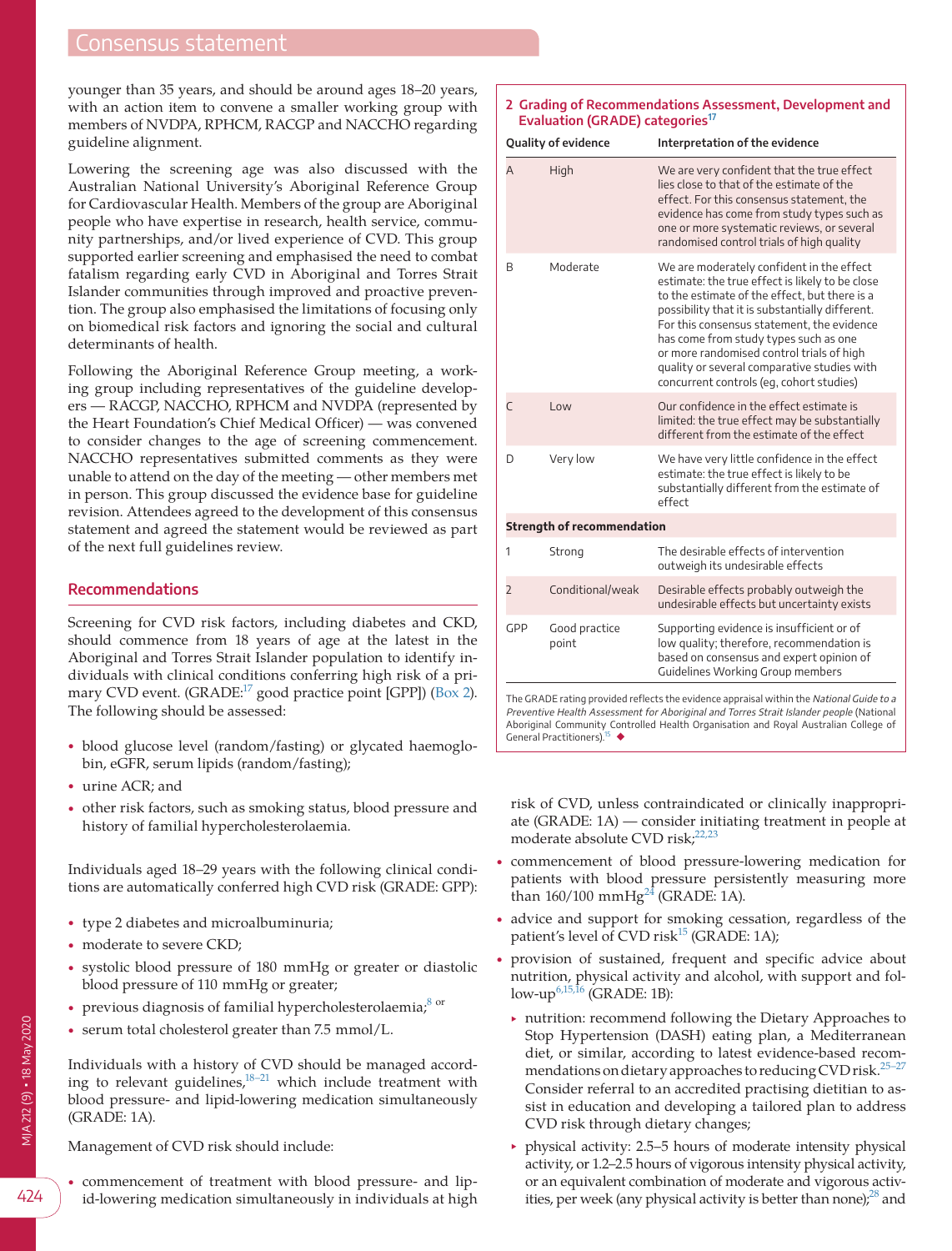‣ alcohol: apply limits from the current National Health and Medical Research Council Guidelines.<sup>[29](#page-5-4)</sup>

Assessment including using the NVDPA absolute CVD risk algorithm should commence from 30 years of age at the latest in the Aboriginal and Torres Strait Islander population. Consider upwards adjustment of calculated absolute CVD risk score taking into account risk factor and CVD epidemiology, local guideline use, and clinical discretion<sup>[4](#page-4-15)</sup> (RPHCM guidelines recommended adjusting upwards by  $5\%$ <sup>14,15</sup> (GRADE: GPP).

Assessment should occur as part of an annual health check or opportunistically. Subsequent review should be done according to the level of CVD risk as per NVDPA guidelines (GRADE: GPP).

Changes in assessment from current guidelines as a result of this consensus statement are presented in [Box 1](#page-1-0).

## **Evidence base for recommended changes**

Emerging evidence shows that high absolute CVD risk starts earlier in Aboriginal and Torres Strait Islander peoples compared with non-Indigenous Australians. For individuals aged 35–44 years, hospitalisation and mortality rates for CVD in Aboriginal and Torres Strait Islander peoples were three times and eight times as high as that for non-Indigenous people respectively.<sup>[2](#page-4-1)</sup>

A 2018 study using nationally representative data from the 2012–13 Australian Aboriginal and Torres Strait Islander Health Survey found that 1.1% of Aboriginal and Torres Strait Islander peoples aged 18–24 years (95% CI, 0.0–2.5%) and 4.7% Aboriginal and Torres Strait Islander peoples aged 25–34 years (95% CI, 2.0–7.5%) were at high absolute risk of having a primary CVD event in the next 5 years.<sup>12</sup> These findings support those previously reported in specific Aboriginal and Torres Strait Islander populations.<sup>30,31</sup> The proportion of people aged 25–34 years at high risk  $(4.7\%)$ <sup>12</sup> is similar to that seen in non-Indigenous people aged 45–54 years (4.0%), the age from which absolute CVD risk assessment is recommended for this population under the current NVDPA guidelines.<sup>[6](#page-4-5)</sup> All Aboriginal and Torres Strait Islander peoples aged 18–34 years who were at high absolute risk of a primary CVD event were so classified based on the clinical criteria from the NVDPA algorithm.<sup>12</sup> New analyses from the Australian Aboriginal and Torres Strait Islander Health Survey (unpublished data) show 77.0% of Aboriginal and Torres Strait Islander adults aged 18–29 years (95% CI, 69.2–84.8%) have one or more vascular risk factors — as outlined in the NACCHO/RACGP guide $lines<sup>15</sup>$  — that prompt clinicians to undertake screening for all conditions associated with clinically determined high risk of CVD from age 18 years.

Taken together, these findings indicate the need to assess and manage risk at an earlier age in Aboriginal and Torres Strait Islander adults. According to the current risk assessment algorithm, Aboriginal and Torres Strait Islander adults aged 25–34 years have an absolute CVD risk similar to non-Indigenous Australians aged 45–54 years. It also highlights that over three-quarters of this population have at least one vascular risk factor that would prompt screening for all relevant CVD risk factors before the age of 30 years under existing RACGP/ NACCHO guidelines, and that all individuals aged under 30 years deemed to be at high risk were classified based on clinical criteria not the FRE. This last finding is particularly important as it negates the need to use equations such as the FRE or similar, which are not validated for use in individuals younger than 30 years.<sup>[32](#page-5-6)</sup>

While the existing evidence presents the case for lowering the age of commencing CVD risk assessment, it is currently not sufficient to ascertain exactly what age is most appropriate, and such decisions always need to be made with input from Aboriginal and Torres Strait Islander community members and leaders.

# **Optimising the approach to Aboriginal and Torres Strait Islander cardiovascular risk assessment**

#### **Social determinants of health**

The greater an individual's socio-economic disadvantage, the worse their CVD health outcomes are likely to be. $33-37$  Absolute CVD risk scores are likely to underestimate the true risk for socio-economically disadvantaged people.<sup>[38](#page-5-8)</sup> This social gradient should be considered when approaching CVD risk assessment and management in Aboriginal and Torres Strait Islander peoples because of the ongoing socio-economic disadvantage caused by the continued legacy of colonisation in Australia. A fundamental cause of the persisting socio-economic and health disadvantages experienced by Aboriginal and Torres Strait Islander peoples is racism. $39$  A high proportion of Aboriginal and Torres Strait Islander peoples report unfair treatment in the past 12 months based on race.<sup>3</sup>

## **Social and emotional wellbeing**

In the general population, a greater proportion of people with high compared with lower levels of psychological distress are at high primary risk of a CVD event, $40$  and psychological distress may be a barrier to making changes that would reduce CVD risk.<sup>41</sup> Thirty per cent of Aboriginal and Torres Strait Islander adults report high or very high levels of psychological distress, at rates almost three times that of the non-Indigenous population.<sup>42</sup> In addition, for Aboriginal and Torres Strait Islander youth aged 10–24 years, suicide and self-inflicted injury is the leading contributor to burden of disease.<sup>43</sup> Therefore, it is especially important to consider social and emotional wellbeing alongside CVD risk assessment in Aboriginal and Torres Strait Islander peoples aged under 30 years and to consider the impact of psychological distress when approaching management.

## **Risk score adjustment**

Many Australian CVD risk calculators do not allow CVD risk assessment for people aged less than 35 years. Until these risk calculators are updated, when assessing absolute CVD risk in Aboriginal and Torres Strait Islander peoples aged 30–34 years, clinicians should enter an age of 35 years. Studies comparing predicted and observed numbers of CVD events in remote Aboriginal and Torres Strait Islander populations have shown that FRE underestimates the risk of CVD events in people aged less than 35 years.  $44,45$  Therefore, the use of a slightly older age in these situations is unlikely to significantly inflate CVD risk.

While studies in remote communities have shown that, applied alone, FRE underestimates the risk of CVD events,  $44.45$ these findings may not apply to all Aboriginal and Torres Strait Islander peoples. The findings from these communities are likely to reflect a clustering of non-FRE risk factors, including socio-economic disadvantage, rather than an inherent underestimation of CVD risk due to race. A comprehensive assessment of CVD risk should involve the use of the appropriate risk prediction equation and include consideration of an individual's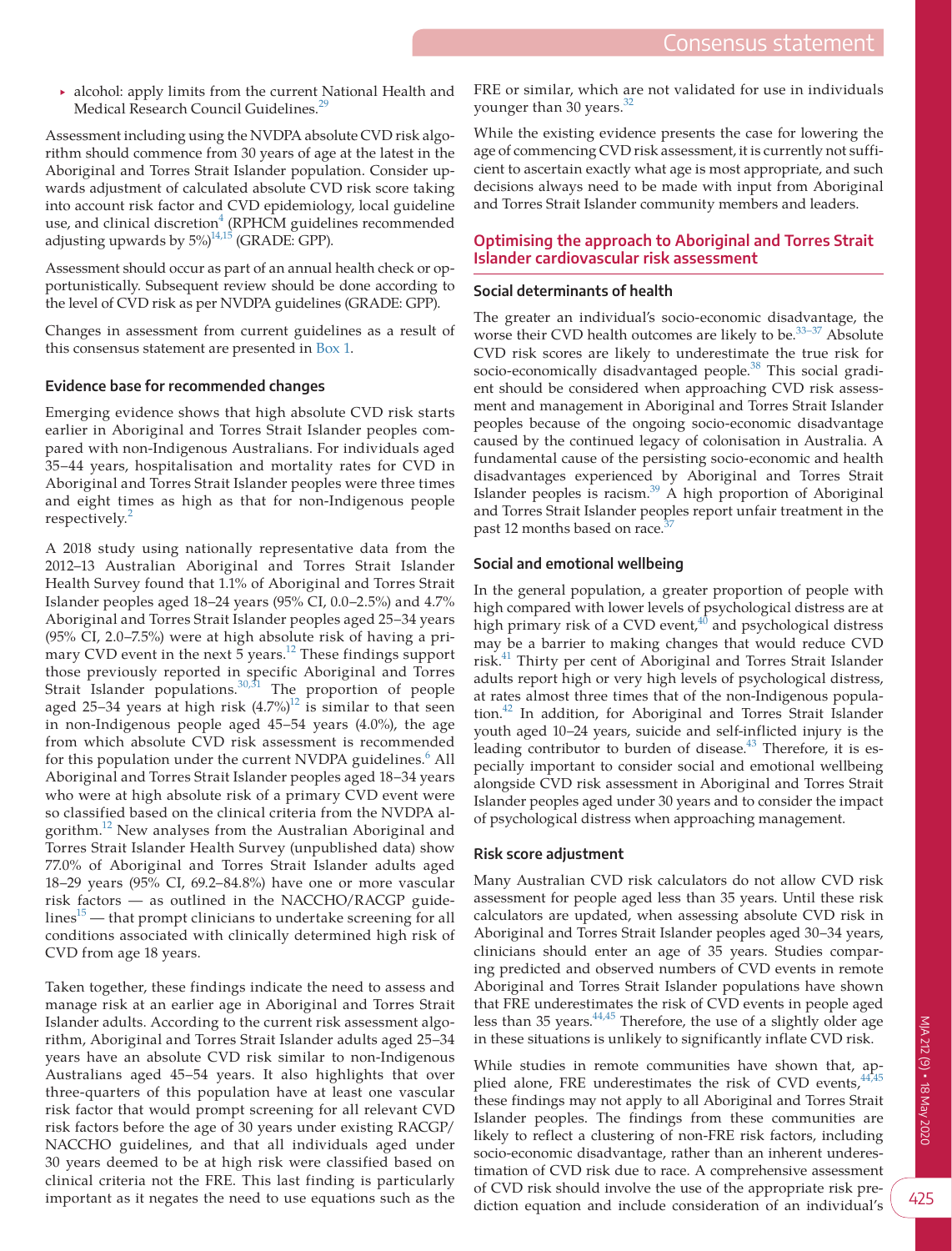# Consensus statement

clinical, psychological and socio-economic circumstances.[15](#page-4-11) Upwards adjustment of calculated risk scores attempts to account for non-FRE risk factors and should be considered in the context of local risk factor and CVD prevalence.<sup>[15](#page-4-11)</sup> Regions currently following RPHCM guidelines automatically apply a 5% upward adjustment to calculated absolute CVD risk scores based on local expert guidance. $^{14}$  $^{14}$  $^{14}$ 

#### **Adapting to emerging evidence**

Data to inform absolute CVD risk assessment and management are increasing rapidly, particularly in relation to Aboriginal and Torres Strait Islander peoples.<sup>46</sup> Moving towards a living guidelines approach — where guideline recommendations are updated frequently as new evidence becomes available, rather than intermittent updating of the guidelines in full — for CVD risk assessment and management guidelines would facilitate timely update of clinical guidelines, allowing for more rapid implementation of the best available evidence to improve patient outcomes.[46](#page-5-16) This statement should be refined as new evidence emerges, including any unintended consequences that may emerge from these recommendations, such as overdiagnosis and treatment.

- <span id="page-4-0"></span> **1** Australian Institute of Health and Welfare. The health and welfare of Australia's Aboriginal and Torres Strait Islander peoples 2015 [Cat. No. IHW 147]. Canberra: AIHW, 2015. [https://www.](https://www.aihw.gov.au/getmedia/584073f7-041e-4818-9419-39f5a060b1aa/18175.pdf.aspx?inline=true) [aihw.gov.au/getmedia/584073f7-041e-4818-](https://www.aihw.gov.au/getmedia/584073f7-041e-4818-9419-39f5a060b1aa/18175.pdf.aspx?inline=true) [9419-39f5a060b1aa/18175.pdf.aspx?inline=true](https://www.aihw.gov.au/getmedia/584073f7-041e-4818-9419-39f5a060b1aa/18175.pdf.aspx?inline=true) (viewed Sept 2018).
- <span id="page-4-1"></span> **2** Australian Institute of Health and Welfare. Cardiovascular disease, diabetes and chronic kidney disease — Australian facts: Aboriginal and Torres Strait Islander people [Cat. No. CDK 5]. Canberra: AIHW, 2015. [https://www.aihw.](https://www.aihw.gov.au/getmedia/e640a6ba-615c-46aa-86d3-097d0dc1d0c3/19548.pdf.aspx?inline=true) [gov.au/getmedia/e640a6ba-615c-46aa-86d3-](https://www.aihw.gov.au/getmedia/e640a6ba-615c-46aa-86d3-097d0dc1d0c3/19548.pdf.aspx?inline=true) [097d0dc1d0c3/19548.pdf.aspx?inline=true](https://www.aihw.gov.au/getmedia/e640a6ba-615c-46aa-86d3-097d0dc1d0c3/19548.pdf.aspx?inline=true) (viewed Sept 2018).
- <span id="page-4-2"></span> **3** Goff DC, Jr., Lloyd-Jones DM, Bennett G, et al. 2013 ACC/AHA guideline on the assessment of cardiovascular risk: a report of the American College of Cardiology/American Heart Association Task Force on Practice Guidelines. Circulation 2014; 129(Suppl): S49–S73.
- <span id="page-4-15"></span> **4** Ministry of Health, New Zealand Government. Cardiovascular Disease risk assessment and management for primary care. Wellington: Ministry of Health, 2018 [https://www.health.](https://www.health.govt.nz/system/files/documents/publications/cardiovascular-disease-risk-assessment-management-primary-care-feb18-v4_0.pdf) [govt.nz/system/files/documents/publications/](https://www.health.govt.nz/system/files/documents/publications/cardiovascular-disease-risk-assessment-management-primary-care-feb18-v4_0.pdf) [cardiovascular-disease-risk-assessment-manag](https://www.health.govt.nz/system/files/documents/publications/cardiovascular-disease-risk-assessment-management-primary-care-feb18-v4_0.pdf) [ement-primary-care-feb18-v4\\_0.pdf](https://www.health.govt.nz/system/files/documents/publications/cardiovascular-disease-risk-assessment-management-primary-care-feb18-v4_0.pdf) (viewed Sept 2018).
- **5** National Institute for Health and Care Excellence. Cardiovascular disease: risk assessment and reduction, including lipid modification [Clinical guideline CG181] London: NICE, 2014. [https://](https://www.nice.org.uk/guidance/cg181/resources/cardiovascular-disease-risk-assessment-and-reduction-including-lipid-modification-pdf-35109807660997) [www.nice.org.uk/guidance/cg181/resources/cardi](https://www.nice.org.uk/guidance/cg181/resources/cardiovascular-disease-risk-assessment-and-reduction-including-lipid-modification-pdf-35109807660997) [ovascular-disease-risk-assessment-and-reduc](https://www.nice.org.uk/guidance/cg181/resources/cardiovascular-disease-risk-assessment-and-reduction-including-lipid-modification-pdf-35109807660997) [tion-including-lipid-modification-pdf-35109](https://www.nice.org.uk/guidance/cg181/resources/cardiovascular-disease-risk-assessment-and-reduction-including-lipid-modification-pdf-35109807660997) [807660997](https://www.nice.org.uk/guidance/cg181/resources/cardiovascular-disease-risk-assessment-and-reduction-including-lipid-modification-pdf-35109807660997) (viewed Sept 2018).
- <span id="page-4-5"></span> **6** National Vascular Disease Prevention Alliance. Guidelines for the management of absolute cardiovascular disease risk. National Stroke Foundation, 2012. [http://cvdcheck.org.au/](http://cvdcheck.org.au/pdf/Absolute_CVD_Risk_Full_Guidelines.pdf) [pdf/Absolute\\_CVD\\_Risk\\_Full\\_Guidelines.pdf](http://cvdcheck.org.au/pdf/Absolute_CVD_Risk_Full_Guidelines.pdf) (viewed July 2018).
- **7** Piepoli MF, Hoes AW, Agewall S, et al. 2016 European Guidelines on cardiovascular disease prevention in clinical practice: The

Sixth Joint Task Force of the European Society of Cardiology and Other Societies on Cardiovascular Disease Prevention in Clinical Practice (constituted by representatives of 10 societies and by invited experts): Developed with the special contribution of the European Association for Cardiovascular Prevention and Rehabilitation (EACPR). Eur J Prev Cardiol 2016; 23: NP1–NP96.

- <span id="page-4-3"></span> **8** Royal Australian College of General Practitioners. Guidelines for preventive activities in general practice, 9th ed. Melbourne: RACGP, 2016. [https://www.racgp.org.au/downl](https://www.racgp.org.au/download/Documents/Guidelines/Redbook9/17048-Red-Book-9th-Edition.pdf) [oad/Documents/Guidelines/Redbook9/17048-](https://www.racgp.org.au/download/Documents/Guidelines/Redbook9/17048-Red-Book-9th-Edition.pdf) [Red-Book-9th-Edition.pdf](https://www.racgp.org.au/download/Documents/Guidelines/Redbook9/17048-Red-Book-9th-Edition.pdf) (viewed Sept 2018).
- <span id="page-4-4"></span> **9** Anderson KM, Odell PM, Wilson PW, et al. Cardiovascular disease risk profiles. Am Heart J 1991; 121: 293–298.
- <span id="page-4-6"></span>**10** Cobiac LJ, Magnus A, Barendregt JJ, et al. Improving the cost-effectiveness of cardiovascular disease prevention in Australia: a modelling study. BMC Public Health 2012; 12: 398.
- <span id="page-4-7"></span>**11** Banks E, Crouch SR, Korda RJ, et al. Absolute risk of cardiovascular disease events, and blood pressure- and lipid-lowering therapy in Australia. Med J Aust 2016; 204: 320. [https://](https://www.mja.com.au/journal/2016/204/8/absolute-risk-cardiovascular-disease-events-and-blood-pressure-and-lipid) [www.mja.com.au/journal/2016/204/8/absolute](https://www.mja.com.au/journal/2016/204/8/absolute-risk-cardiovascular-disease-events-and-blood-pressure-and-lipid)[risk-cardiovascular-disease-events-and-blood](https://www.mja.com.au/journal/2016/204/8/absolute-risk-cardiovascular-disease-events-and-blood-pressure-and-lipid)[pressure-and-lipid](https://www.mja.com.au/journal/2016/204/8/absolute-risk-cardiovascular-disease-events-and-blood-pressure-and-lipid)
- <span id="page-4-8"></span>**12** Calabria B, Korda RJ, Lovett RW, et al. Absolute cardiovascular disease risk and lipid-lowering therapy among Aboriginal and Torres Strait Islander Australians. Med J Aust 2018; 209: 35– 41. [https://www.mja.com.au/journal/2018/209/1/](https://www.mja.com.au/journal/2018/209/1/absolute-cardiovascular-disease-risk-and-lipid-lowering-therapy-among-aboriginal) [absolute-cardiovascular-disease-risk-and-lipid](https://www.mja.com.au/journal/2018/209/1/absolute-cardiovascular-disease-risk-and-lipid-lowering-therapy-among-aboriginal)[lowering-therapy-among-aboriginal](https://www.mja.com.au/journal/2018/209/1/absolute-cardiovascular-disease-risk-and-lipid-lowering-therapy-among-aboriginal)
- <span id="page-4-9"></span>**13** Paige E, Agostino J, Phillips C, et al. Review of evidence for the alignment of guidelines on Aboriginal and Torres Strait Islander absolute cardiovascular disease risk. A report prepared for the Australian Government Department of Health. Canberra: Australian National University, 2017. [https://openresearch-repos](https://openresearch-repository.anu.edu.au/bitstream/1885/148736/1/Guideline evidence review - Report - Final - 171221.pdf) [itory.anu.edu.au/bitstream/1885/148736/1/](https://openresearch-repository.anu.edu.au/bitstream/1885/148736/1/Guideline evidence review - Report - Final - 171221.pdf) [Guideline%20evidence%20review%20-%20Rep](https://openresearch-repository.anu.edu.au/bitstream/1885/148736/1/Guideline evidence review - Report - Final - 171221.pdf)

#### **Conclusion**

The past two decades have seen large improvements in CVD mortality for Aboriginal and Torres Strait Islander peoples. A consistent approach to CVD risk assessment and management from an early age, and with consideration of non-FRE risk factors, will support further improvements in Aboriginal and Torres Strait Islander health.

**Acknowledgements:** This work was supported by a grant from the Australian Government Department of Health on improving cardiovascular disease prevention for Aboriginal and Torres Strait Islander peoples. The funding body had no role in the design of the consensus statement or in writing the statement. In addition to the co-authors of this article, the consensus statement was reviewed and endorsed by the RACGP's Aboriginal and Torres Strait Islander Health Council, the RACGP's Expert Committee — Quality Care, the Heart Foundation's Clinical Committee, the Heart Foundation's Heart Health Committee, the Editorial Committee for RPHCM and NACCHO.

**Competing interests:** No relevant disclosures.

**Provenance:** Not commissioned; externally peer reviewed. ■

© 2020 The Authors. Medical Journal of Australia published by John Wiley & Sons Australia, Ltd on behalf of AMPCo Pty Ltd

This is an open access article under the terms of the [Creative Commons Attribution](http://creativecommons.org/licenses/by/4.0/) License, which permits use, distribution and reproduction in any medium, provided the original work is properly cited.

> [ort%20-%20Final%20-%20171221.pdf](https://openresearch-repository.anu.edu.au/bitstream/1885/148736/1/Guideline evidence review - Report - Final - 171221.pdf) (viewed July 2018).

- <span id="page-4-10"></span>**14** Remote Primary Health Care Manuals. CARPA standard treatment manual, 7th ed. Alice Springs: Centre for Remote Health, 2017. [https://](https://docs.remotephcmanuals.com.au/review/g/manuals2017-manuals/d/20318.html?page=1) [docs.remotephcmanuals.com.au/review/g/](https://docs.remotephcmanuals.com.au/review/g/manuals2017-manuals/d/20318.html?page=1) [manuals2017-manuals/d/20318.html?page=1](https://docs.remotephcmanuals.com.au/review/g/manuals2017-manuals/d/20318.html?page=1) (viewed Sept 2018).
- <span id="page-4-11"></span>**15** National Aboriginal Community Controlled Health Organisation, Royal Australian College of General Practitioners. National guide to a preventive health assessment for Aboriginal and Torres Strait Islander people, 3rd ed. Melbourne: RACGP, 2018. [https://www.racgp.org.au/FSDED](https://www.racgp.org.au/FSDEDEV/media/documents/Clinical Resources/Resources/National-guide-3rd-ed-Sept-2018-web.pdf) [EV/media/documents/Clinical%20Resources/](https://www.racgp.org.au/FSDEDEV/media/documents/Clinical Resources/Resources/National-guide-3rd-ed-Sept-2018-web.pdf) [Resources/National-guide-3rd-ed-Sept-2018](https://www.racgp.org.au/FSDEDEV/media/documents/Clinical Resources/Resources/National-guide-3rd-ed-Sept-2018-web.pdf) [web.pdf](https://www.racgp.org.au/FSDEDEV/media/documents/Clinical Resources/Resources/National-guide-3rd-ed-Sept-2018-web.pdf) (viewed Sept 2018).
- <span id="page-4-12"></span>**16** Remote Primary Health Care Manuals. Clinical procedures manual for remote and rural practice, 4th ed. Alice Springs: Centre for Remote Health, 2017. [https://docs.remotephcmanuals.com.](https://docs.remotephcmanuals.com.au/review/g/manuals2017-manuals/d/20326.html?page=1) [au/review/g/manuals2017-manuals/d/20326.](https://docs.remotephcmanuals.com.au/review/g/manuals2017-manuals/d/20326.html?page=1) [html?page=1](https://docs.remotephcmanuals.com.au/review/g/manuals2017-manuals/d/20326.html?page=1) (viewed Sept 2018).
- <span id="page-4-13"></span>**17** Guyatt G, Oxman A, Kunz R, et al. GRADE: going from evidence to recommendations. BMJ 2008; 336: 1049.
- <span id="page-4-14"></span>**18** Chew DP, Scott IA, Cullen L, et al. National Heart Foundation of Australia and Cardiac Society of Australia and New Zealand: Australian clinical guidelines for the management of acute coronary syndromes 2016. Heart Lung Circ 2016; 25: 895–951.
- **19** National Heart Foundation of Australia and the Cardiac Society of Australia and New Zealand. Reducing risk in heart disease: an expert guide to clinical practice for secondary prevention of coronary heart disease. Melbourne: National Heart Foundation of Australia, 2012. [https://](https://www.csanz.edu.au/wp-content/uploads/2014/12/2012_HF_CSANZ_Reducing_Risk_in_Heart_Disease.pdf) [www.csanz.edu.au/wp-content/uploa](https://www.csanz.edu.au/wp-content/uploads/2014/12/2012_HF_CSANZ_Reducing_Risk_in_Heart_Disease.pdf) [ds/2014/12/2012\\_HF\\_CSANZ\\_Reducing\\_Risk\\_](https://www.csanz.edu.au/wp-content/uploads/2014/12/2012_HF_CSANZ_Reducing_Risk_in_Heart_Disease.pdf) [in\\_Heart\\_Disease.pdf](https://www.csanz.edu.au/wp-content/uploads/2014/12/2012_HF_CSANZ_Reducing_Risk_in_Heart_Disease.pdf) (viewed Sept 2018).
- **20** Stroke Foundation. Clinical guidelines for stroke management. Melbourne: Stroke Foundation, 2019. [https://informme.org.au/en/Guidelines/](https://informme.org.au/en/Guidelines/Clinical-Guidelines-for-Stroke-Management) [Clinical-Guidelines-for-Stroke-Management](https://informme.org.au/en/Guidelines/Clinical-Guidelines-for-Stroke-Management) (viewed Sept 2019).

426